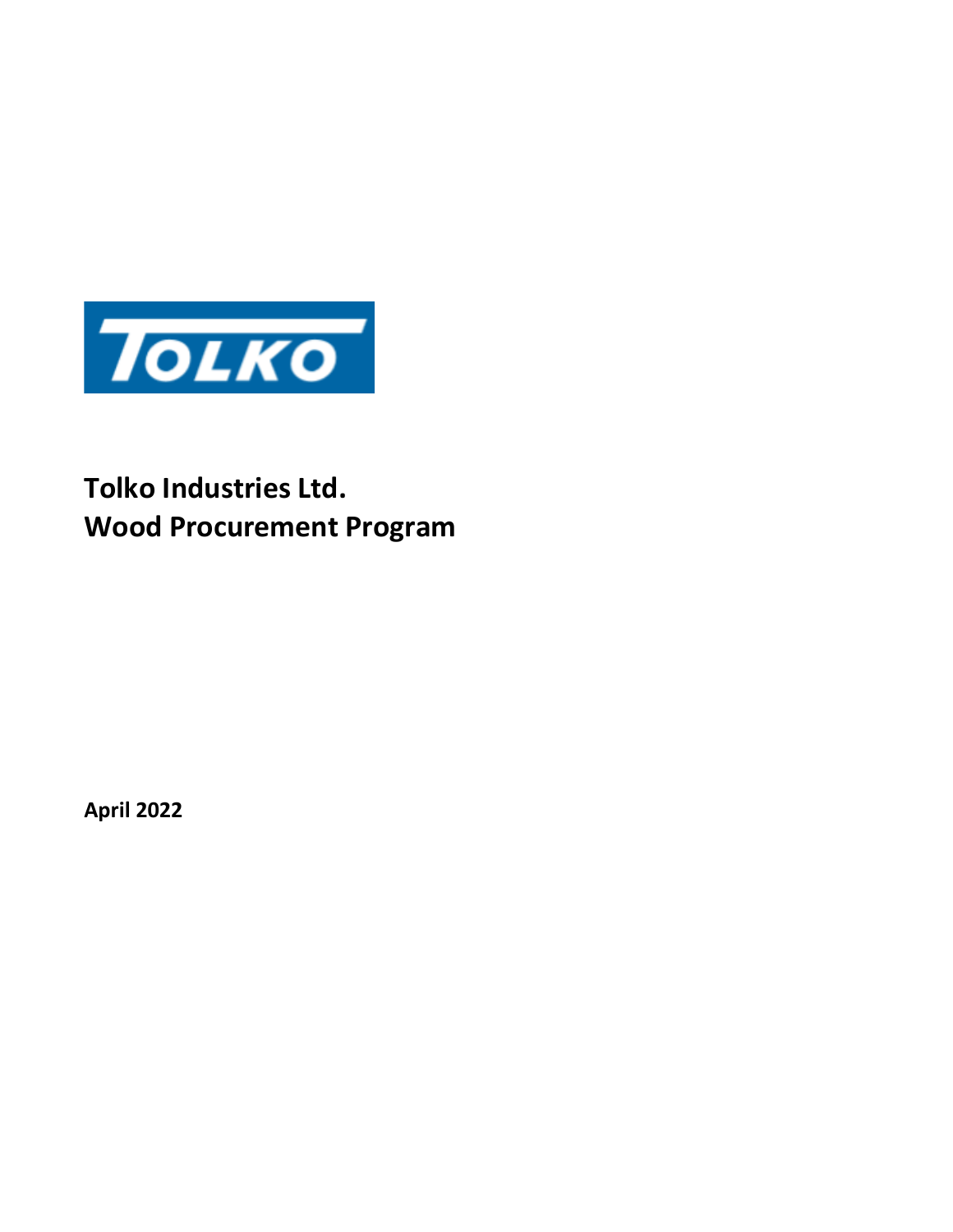

## **Introduction**

Tolko Woodlands is committed to responsible sustainable forest management and recognize the importance of maintaining viable public and private forestlands. Forest landowners have an important stewardship responsibility and a commitment to society. Tolko supports sustainable forestry practices on the forestland they manage and promote it on lands they source fibre. Tolko supports efforts to protect private property rights, and to help all landowners manage their forestland sustainably.

To demonstrate this commitment, Tolko is a Sustainable Forestry Initiative (SFI) participant and certified to the SFI Fibre Sourcing Standard. SFI is a sustainability leader through their work in four focus areas: Standards, Conservation, Community and Education. In addition, Tolko is a member of the Western Canada SFI Implementation Committee (WCSIC) which is made up of SFI participant members from British Columbia, Alberta and Saskatchewan, structured under two regional committees, BC and Prairie. WCSIC has developed a Wood Producer Information Package which Tolko uses as guidance for its Wood Procurement Program. The WCSIC performs local outreach and education activities that promote sustainable forestry, the SFI program, and SFI Standard conformance on public and private forestlands.

This Wood Procurement Program is an outreach tool for landowners supplying wood to Tolko from North American forests. The Program provides guidance for managing forestlands consistent with SFI Program Principles and Objectives. Tolko also encourages forest landowners to participate in forest management certification. Landowners considering certifying their lands should contact the nearest SFI Program Participant or the WCSIC through their website: www.wcsic.ca

## **SFI 2022 Fiber Sourcing Standard**

Tolko supports the principles outlined in the SFI 2022 Fiber Sourcing Standard for purchased fiber from other landowners and/or wood producers.

Principles:

- 1. Sustainable Forestry
- 2. Forest Productivity and Health
- 3. Protection of Water Resources
- 4. Protection of Biological Diversity
- 5. Aesthetics and Recreation
- 6. Protection of Special Sites
- 7. Legal Compliance
- 8. Research
- 9. Training and Education
- 10. Community Involvement and Social Responsibility and respect for Indigenous Rights
- 11. Transparency
- 12. Continual Improvement
- 13. Responsible Fiber Sourcing

Objectives:

- 1. Biodiversity in Fiber Sourcing
- 2. Adherence to Best Management Practices
- 3. Use of Qualified Resource Professionals, Qualified Logging Professionals and SFI-Certified Logging Companies
- 4. Legal and Regulatory Compliance
- 5. Forestry Research, Science, and Technology
- 6. Training and Education
- 7. Community Involvement and Landowner Outreach
- 8. Public Land Management Responsibilities
- 9. Communications and Public Reporting
- 10. Management Review and Continual Improvement
- 11. Avoid Controversial Sources

## **Commitments**

Tolko commits to maintain certification to the SFI Fibre Sourcing Standard, by:

- Providing wood producers and other wood suppliers Tolko's Purchase Wood Procurement Program.
- Ensuring that purchase wood has been obtained legally and follows all environmental and safety legislation, including where practicable, the use of Best Management Practices.
- Implementing a monitoring system to ensure that the supplier meets all of Tolko's purchase wood requirements.

Tolko is committed to the principles of Sustainable Forest Management and will only procure wood from demonstrated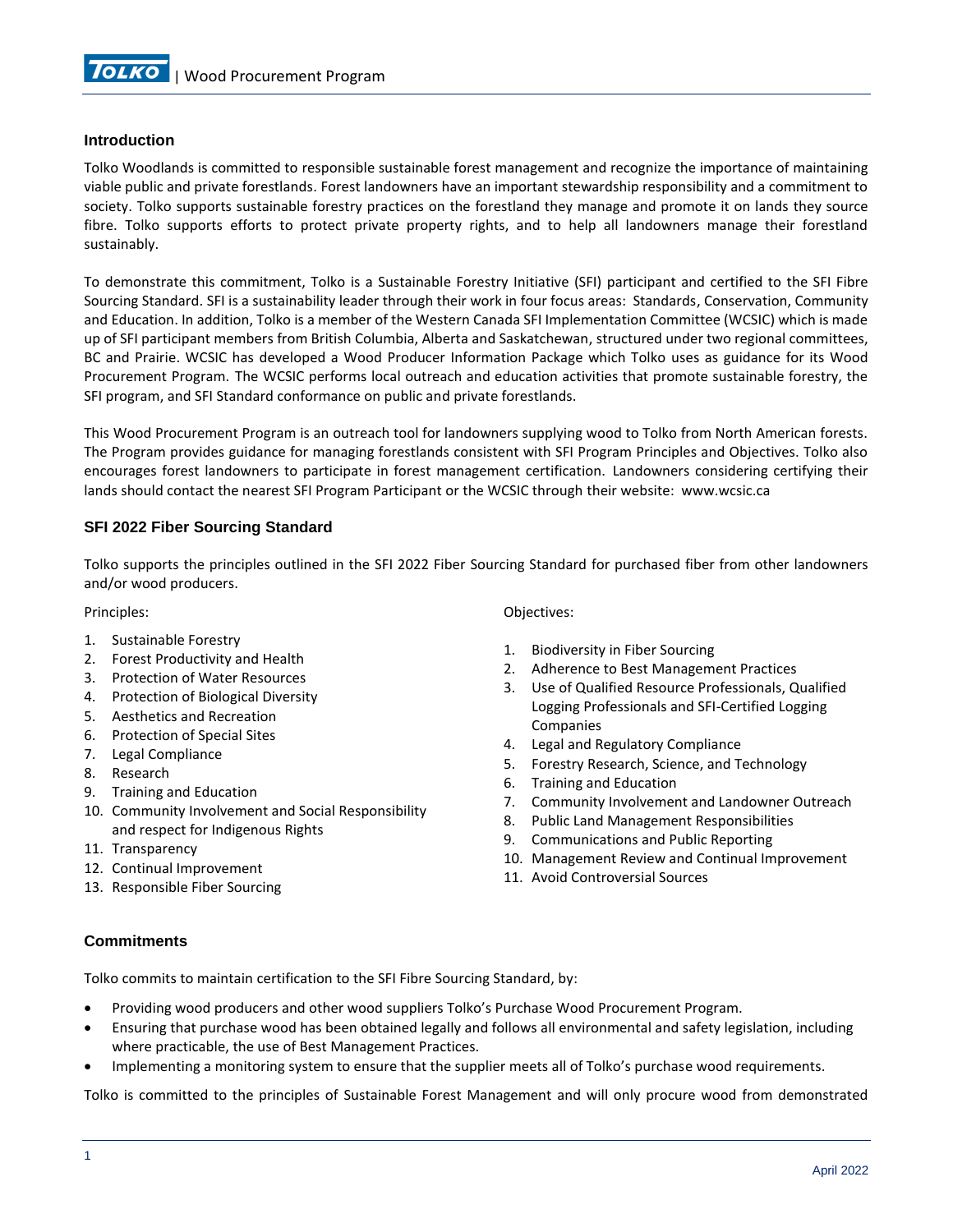**TOLKO** 

reliable sources. This is achieved by:

- Tolko will not procure wood from controversial sources as defined by SFI (definition in Appendix C) and PEFC 2002:2020
- Tolko's priority will be to source wood products from certified wood producers and harvest areas. Non-certified sources will be individually evaluated to confirm they are not supplying wood from controversial sources.
- Tolko will strongly encourage and assist its suppliers to achieve SFI Certification.
- Where applicable, purchase wood operations will follow the same planning and timber harvesting legislation and standards as are applied to crown lands. Deviations may be for timber salvage operations where the harvested lands will not be reforested but will be used for other purposes such as farming, grazing or for the construction of facilities.
- Qualified logging and resource professionals, or certified logging companies are to be used when possible. Definitions of these can be found in Appendix C. A list of Qualified Logging Professionals and Certified Logging Companies can be made available with our Log Purchase Agreements through request from a Tolko Representative or by emailing [WoodlandsEMS@Tolko.com.](mailto:WoodlandsEMS@Tolko.com)
- Continual improvement will be through internal evaluations and independent audits.

## **Risk Assessment**

Tolko will complete a Wood Procurement Risk Assessment at the beginning of each wood purchase to determine the assessed risk of the wood. If volume purchased is less than 1000 m3 or the land is being cleared for non-forest use (e.g., land development), no further information is required if it is determined by wood procurement staff that there is low risk to impacting water resources.

This assessment is used to determine:

- a. the likelihood that activities defined under the term controversial sources occur in the country / region of the supply and;
- b. the likelihood that the supply chain has not been able to identify a potential controversial source of supply.

Suppliers will be categorized into one of the following:

- a) Very Low
- b) Low
- c) Moderate
- d) High
- e) Controversial Sources

The Wood Procurement Inspection Form will be completed based on the assessed risk, at the frequency indicated in the Wood Procurement Risk Assessment form.

If the Seller becomes aware that any of the wood fibre sold or traded to the Purchaser's Facilities may be deemed to be from a "high risk" source by the Purchaser, the Seller will provide any information necessary to the Purchaser to clearly identify the origin of the material and will cooperate with any audits or inspections necessary to investigate this material in more detail.

## **Audits/ Inspections**

As part of Tolko's commitment to sustainable forestry management, an on-site visit of wood producer operations may be conducted to answer any questions about the SFI program. The visit may also include an assessment of the conditions on the logging site as part of Tolko's requirements to meet the applicable certification Standard(s).

Tolko hires third-party independent auditors, who verify that the companies' forest practices and environmental management meet the requirements of the certification system. To ensure transparency, these auditors' reports are available publicly on the SFI Inc. website https://forests.org/.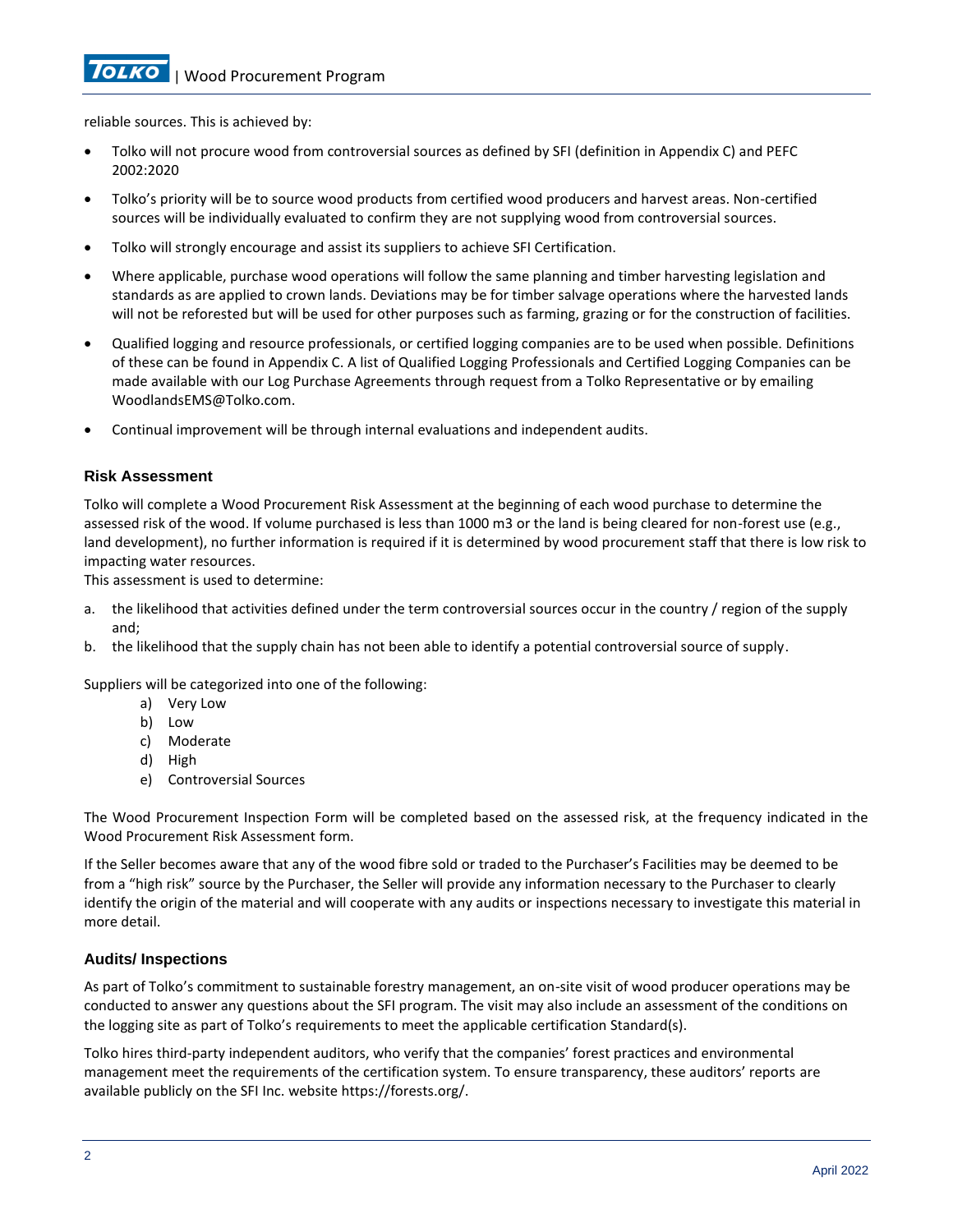## **Best Management Practices**

Landowners should consider the following guidance:

- a) **Reforestation**: Prompt reforestation of lands being managed for forestry will help to ensure successive crops of trees. Reforestation plans can detail the steps needed to successfully re-establish seedlings on harvested forest lands. Tolko will, on request, support you in identifying Registered Forest Professionals in your area to assist you in developing a reforestation plan for your site. A list of seedling nurseries can also be obtained from Tolko. Note that seedlings generally need to be ordered at least one year in advance of planting dates.
- b) **Afforestation**: When feasible forest landowners are encouraged to practice afforestation; converting lands back to productive forests or planting trees on lands that have not recently supported forests. Afforestation has many benefits to the environment; two examples are increased overall land productivity and increasing carbon storage. Afforestation may qualify as carbon credits for offsetting greenhouse gas emissions.
- c) **Invasive Species**: The SFI Standard requires participants to limit the introduction, impact and spread of invasive species (plants and animals) that directly threaten or are likely to threaten native plant and animal communities. Information on the control of invasive plants can be found through the;

- BC - Invasive Species Council of British Columbia [\(http://bcinvasives.ca/\)](http://bcinvasives.ca/),

- AB Alberta Invasive Species Council [\(https://www.abinvasives.ca/\)](https://www.abinvasives.ca/)
- SK Saskatchewan Invasive Species Council (http://www.saskinvasives.ca/).

- Canada - The Government of Canada documents incidences and develops strategies for "Invasive Alien Species in Canada". <https://www.canada.ca/en/services/environment/wildlife-plants-species/invasive-species.html>

d) **Water Quality and Riparian Management:** Riparian habitat (area adjacent to creeks, lakes and wetlands) is very important for protecting water quality and provides high value wildlife habitat. Special measures are often required in riparian habitat to ensure water quality and habitat is managed on a sustainable basis. Tolko will, on request, support you in identifying qualified resource professionals in your area to assist you in preparing prescriptions to manage riparian habitat.

Management and control of sediment during road construction, maintenance and deactivation activities is key to maintaining water quality. Adhere to local wet weather shutdown guidelines and cease activity if there are any safety or environmental concerns. Do not direct ditchwater directly into any fish streams or drinking water source areas (i.e., use ditch blocks, sumps, etc. Hay bales can also be used to assist with sediment control, but ensure they are maintained and removed once activity is complete. Where material is available, armour culvert intakes and outtakes for any areas of concern for sediment transport.

- e) **Fish and Fish Habitat:** It is prohibited under the Federal Fisheries Act (https://www.dfo-mpo.gc.ca/campaigncampagne/fisheries-act-loi-sur-les-peches/introduction-eng.html) to undertake works that result in the death of fish, a harmful alteration, disturbance or destruction of fish habitat (HADD) or to introduce a deleterious substance (e.g., excessive sediment) into fish habitat. Works in or adjacent to fish habitat may require a project review by Fisheries and Oceans Canada (https://www.dfo-mpo.gc.ca/index-eng.html) and if works are determined to result in a HADD an authorization will be required before work can be undertaken. The Fisheries and Oceans Canada website provides Measures to Protect Fish and Fish Habitat (https://www.dfo-mpo.gc.ca/pnw-ppe/measures-mesures-eng.html), Codes of Practice (https://www.dfo-mpo.gc.ca/pnw-ppe/practice-practique-eng.html) and guidance when a project review (https://www.dfo-mpo.gc.ca/pnw-ppe/reviews-revues/request-review-demande-d-examen-001-eng.html) is required
- f) **Soil Conservation**: Protecting the soil resource is the key to long-term productivity of forest lands. Conducting operations in a manner that conserves the soil resource is critical to sustainable forestry. Weather conditions can be a major factor in soil disturbance. Operations should avoid conditions that create excessive rutting or compaction. Plan operations with soil disturbance in mind. Weather conditions and soil disturbance should be assessed, and consideration given to curtailing or stopping activities causing soil disturbance when soils are too wet to support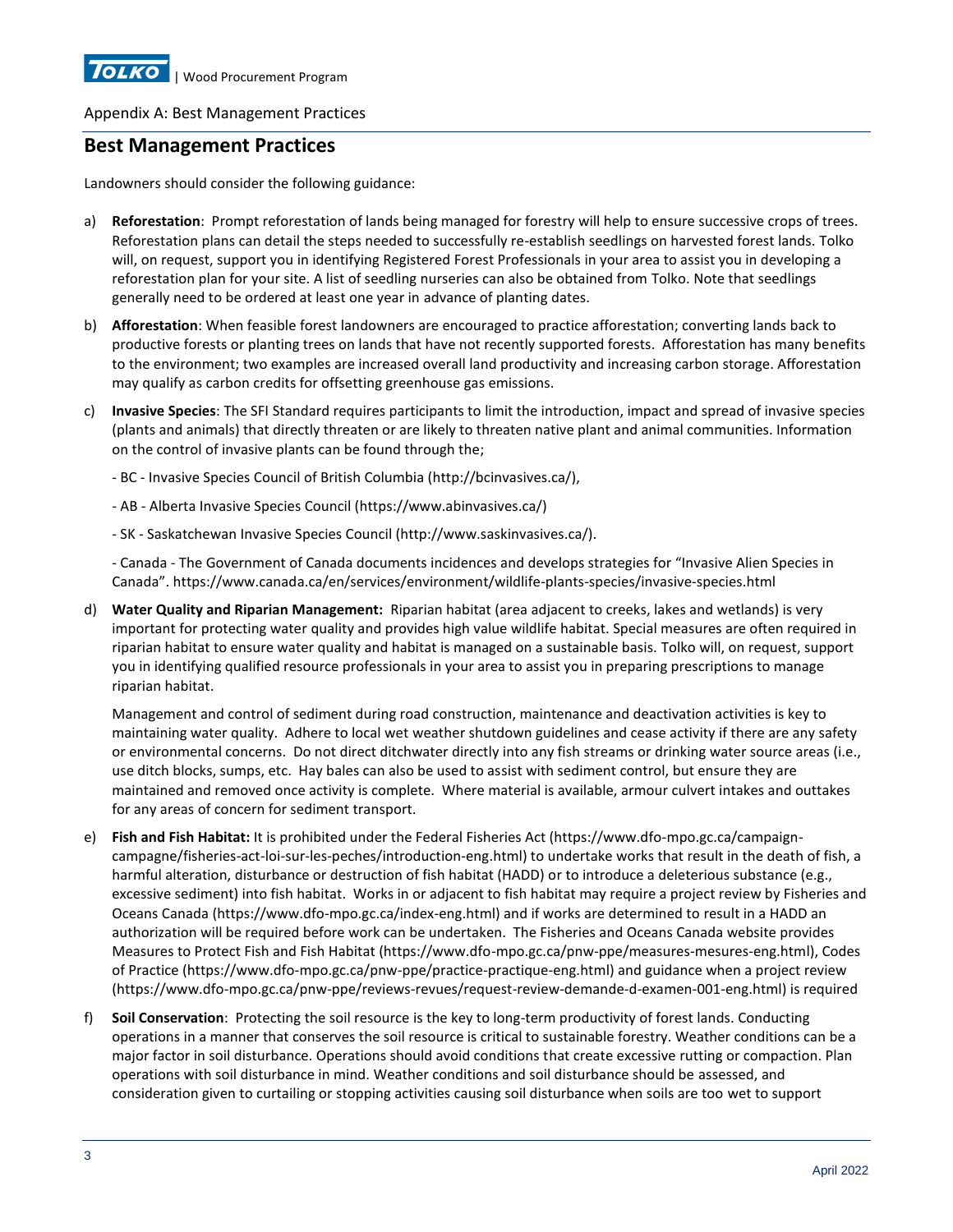

equipment. For example, in the BC Interior and prairies, consider winter harvesting on wet ground to better support equipment. With different soil types, and phases of harvesting, it may be possible to carry out some operations in wet weather without causing excessive soil disturbance. Appropriate equipment should be used to minimize soil disturbance.

The area in permanent roads, trails and landings should be minimized to maintain productive forestland. Tolko will, on request, support you in identifying qualified resource professionals in your area to assist you in managing the soil resource on your forestlands.

- g) **Biodiversity:** Both regulation and government approved land use plans set out requirements at the stand level. These requirements vary by province and region. Landowners may seek assistance from Tolko or by contacting an appropriate qualified resource professional.
- h) **Wildlife Management**: Managing Forest lands for general wildlife features as well as specific management for species at risk are important components of sustainable forestry. Tolko has guides for species at risk management that can be made available upon request. In addition, Tolko will support you in identifying qualified resource professionals in your area to assist you in developing wildlife management strategies.

There are also valuable resources on the Internet that can provide further information. Two websites of particular note are the Federal Government's website for species at risk (https://www.canada.ca/en/environment-climatechange/services/species-risk-public-registry.html) and NatureServe Canada's Conservation Data Centres [\(](http://explorer.natureserve.org/) [https://www.natureserve.org/canada /\)](http://explorer.natureserve.org/). Each may have species-specific information that applies to your situation.

- i) **Forests with exceptional conservation value (FECV):** Tolko will evaluate your lands to determine if they have FECV present. FECV are lands with critically imperiled (G1) and imperiled (G2) species and ecological communities, a conservation status determined by NatureServe that can be accessed through the https://www.natureserve.org/canada. Landowners may seek assistance from Tolko or by contacting an appropriate qualified resource professional.
- j) **Special Sites**: The SFI Standard requires Program Participants to manage lands that are ecologically, geologically or culturally important in a manner that takes into account their unique qualities. Identification and management of special sites covers a broad range of values: ecological, geological, historical, cultural and spiritual. Landowners may consult with local historians, archeologists, First Nations, local governments and others to determine significance to map and manage for their unique features.
- k) **Coarse woody debris/harvest residue**: The SFI Standard requires participants to manage harvest residue (e.g., slash, limbs, tops) with consideration given to economic, social and environmental factors (e.g. organic and nutrient value to future forests) and other utilization needs. In the absence of landowner harvest residue management plans, landowners should contact Tolko or qualified resource professionals in their area for suggested management practices for their forest lands.
- l) **Landscape Aesthetics:** Managing harvesting operations to minimize visual impact is an important part of sustainable forestry. Operations may impact the views of many individuals and communities. Tolko recommends that the visual impact of harvesting be considered within visually sensitive areas. For guidance or advice landowners are encouraged to contact a qualified resource professional knowledgeable in visual management assessment and planning.
- m) **Qualified Professionals**: Tolko does not endorse specific professionals or companies as to their appropriateness to landowners. The following lists are intended to inform landowners seeking assistance from qualified resource professionals to further manage and or develop their lands consistent with SFI Principles. Tolko may assist landowners in contacting qualified resource professionals.

| <b>Qualified Resource</b><br><b>Professional Category</b> | <b>Resources</b>                                                                                                                                                            |
|-----------------------------------------------------------|-----------------------------------------------------------------------------------------------------------------------------------------------------------------------------|
| Forestry                                                  | BC, Alberta, and Saskatchewan have respective Associations of Forest Professionals<br>where membership directories can help you identify forestry consultants to assist you |

## **n) Qualified Resource Professionals**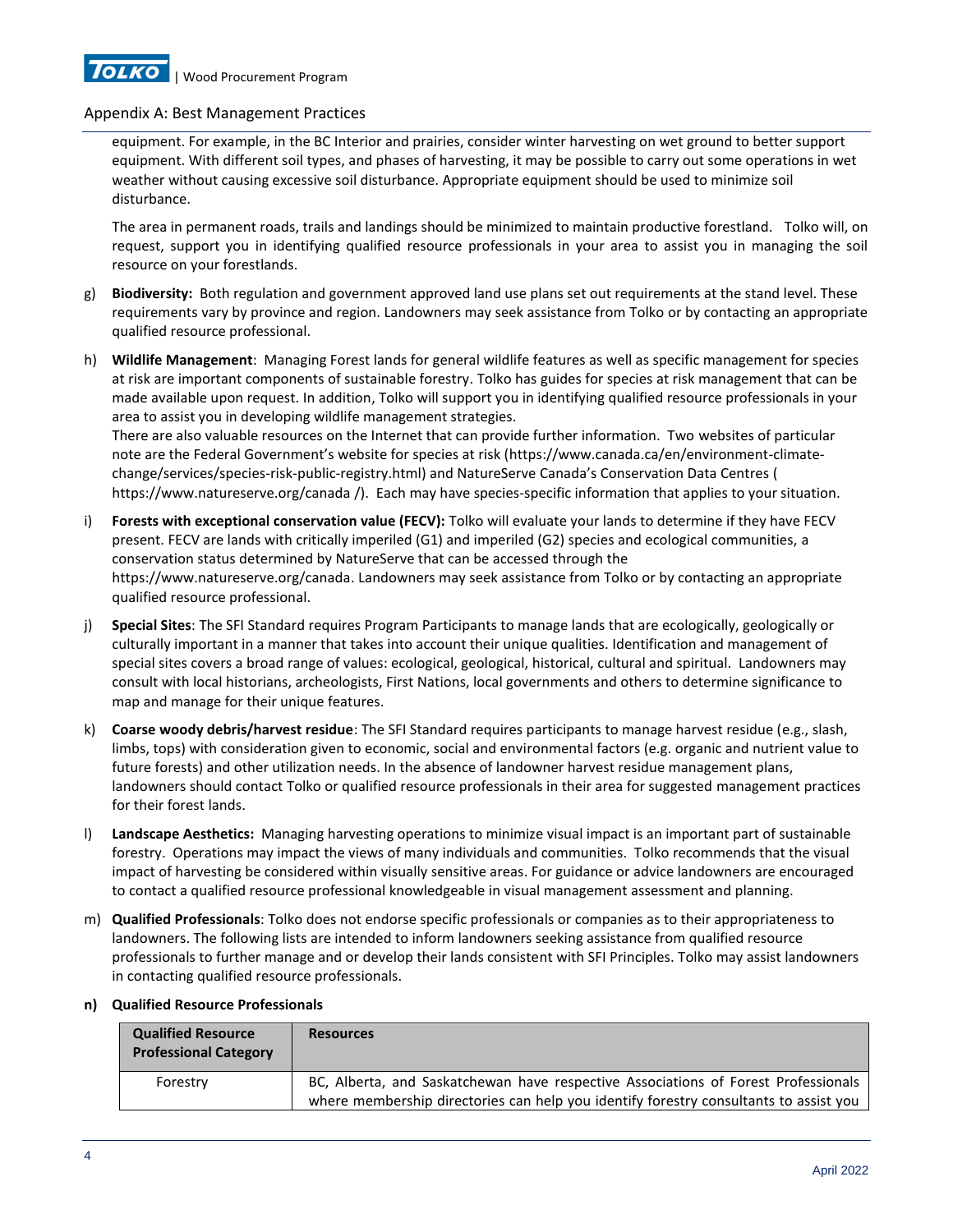

| <b>Qualified Resource</b><br><b>Professional Category</b> | <b>Resources</b>                                                                                                                                                                                                                                                                         |
|-----------------------------------------------------------|------------------------------------------------------------------------------------------------------------------------------------------------------------------------------------------------------------------------------------------------------------------------------------------|
|                                                           | in planning aspects of forest management, including reforestation plans, visual<br>management, riparian management, soil conservation and wildlife management.                                                                                                                           |
|                                                           | Association of BC Professional Foresters: https://abcfp.ca/web                                                                                                                                                                                                                           |
|                                                           | Association of Alberta Forest Management Professionals: https://aafmp.ca/                                                                                                                                                                                                                |
|                                                           | Association of Saskatchewan Forestry Professionals: https://www.asfp.ca/                                                                                                                                                                                                                 |
| <b>Biologists</b>                                         | Each province within the WCSIC has a membership database for professional biologists.<br>Members could assist you with planning for riparian management and wildlife<br>management. An SFI Program Participant can also assist you in identifying biologist<br>consultants in your area. |
|                                                           | The College of Applied Biology - British Columbia: https://www.cab-bc.org/                                                                                                                                                                                                               |
|                                                           | Alberta Society of Professional Biologists: https://www.aspb.ab.ca/                                                                                                                                                                                                                      |
| Engineers                                                 | The following websites have a member's section that provides information on qualified<br>professionals to assist in such areas as operations on potentially unstable or steep<br>terrain and engineered structures such as bridges.                                                      |
|                                                           | The Association of Professional Engineers and Geoscientists of British Columbia:<br>https://www.egbc.ca/                                                                                                                                                                                 |
|                                                           | The Association of Professional Engineers, Geologists, and Geophysicists of Alberta:<br>https://www.apega.ca/                                                                                                                                                                            |
|                                                           | The Association of Professional Engineers and Geoscientist of Saskatchewan:<br>https://www.apegs.ca/                                                                                                                                                                                     |

## • Seedling Nurseries and Seed Procurement:

A list of BC Forest Seedling Nurseries and services is available on the BC Ministry of Forests, Lands, Natural Resource Operations and Rural Development website (https://www2.gov.bc.ca/gov/content/industry/forestry/managing-ourforest-resources/tree-seed/seed-planning-use/spar or https://www.fnabc.com/. The nurseries can assist you in selecting and procuring appropriate seedlings for a reforestation project in BC. In Alberta and Saskatchewan please consult with Tolko for advice on obtaining seedlings.

## o) **Qualified Logging Professionals**:

Tolko encourages wood producers to utilize the services of qualified logging professionals. These loggers will have successfully completed a training program recognized by Tolko. A list of local qualified logging professional can be obtained from Tolko.

## **p) Guidebooks and sustainable forestry management practices:**

Tolko supports small forest landowners' forestry operations through promotion of sustainable forestry management. Wood producers are expected to conduct harvesting operations in compliance with applicable provincial or federal legislation. The intent of sustainable forestry practices for these lands is to maintain or protect, where practical, forest resource values. The Western Canada Sustainable Forestry Initiative Implementation Committee (WCSIC) provides and/or directs small private landowners to information about sustainable forestry practices for reforestation, riparian management, soil conservation, wildlife management and visual or scenic quality. Resources for landowners can be found with the following organizations and on their websites:

o Western Canada Sustainable Forestry Initiative Implementation Committee (WCSIC) http://www.wcsic.ca/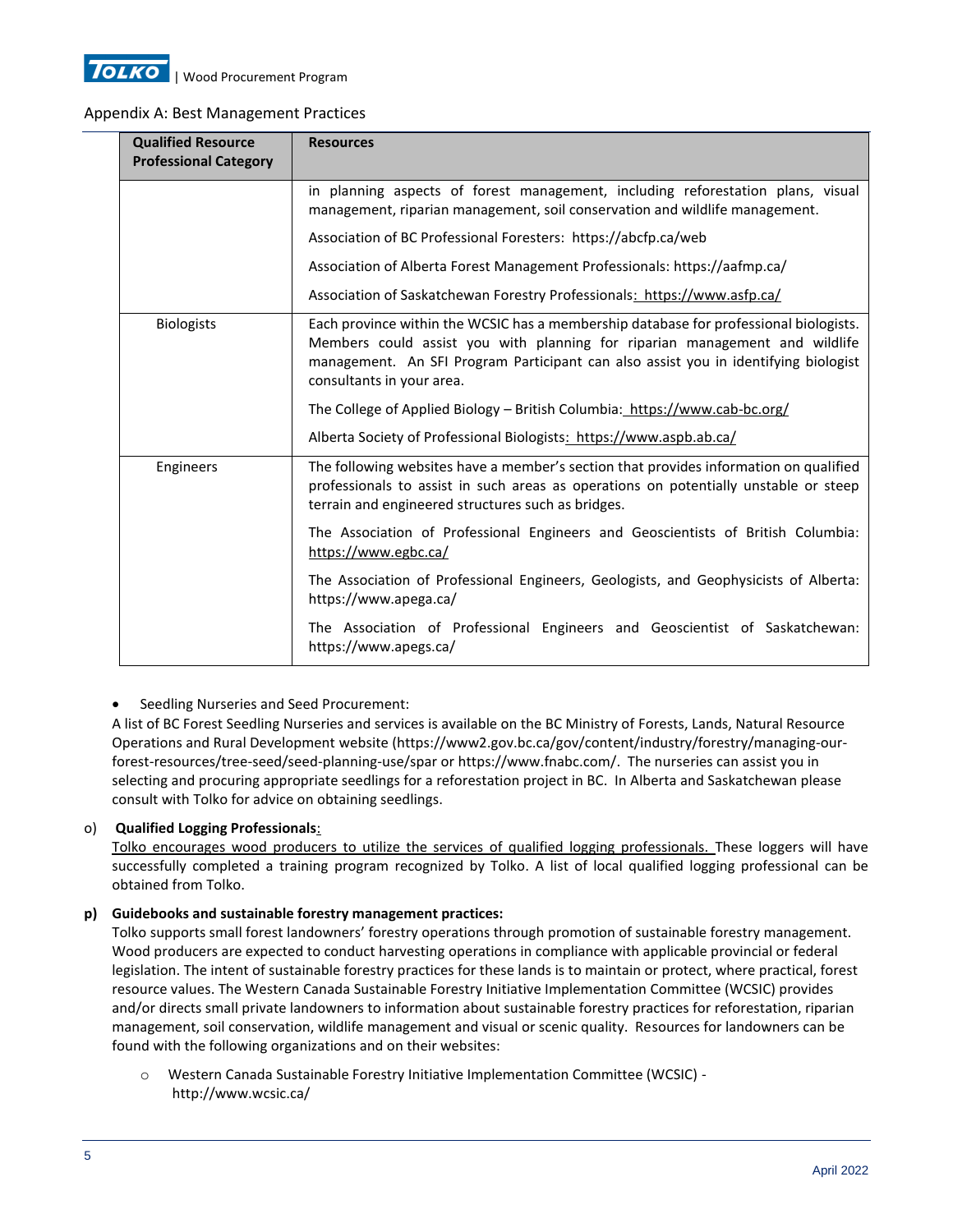

- o Private Forest Landowners Association [http://www.pfla.bc.ca/](http://www.pfla.bc.ca/wp-content/uploads/2012/09/BMP_Handbook.pdf)
- o Private Managed Forest Land Council Field Practices Guide https://www.mfcouncil.ca/field-practices-guide/
- o BC Small Woodland Partnership Outreach <http://woodlot.bc.ca/small-woodlands-program/>
- o Agroforestry and Woodlot Extension Society of Alberta (awes-ab.ca) https://www.awes-ab.ca/

Tolko will not purchase wood from unknown sources or wood producers whose practices are illegal.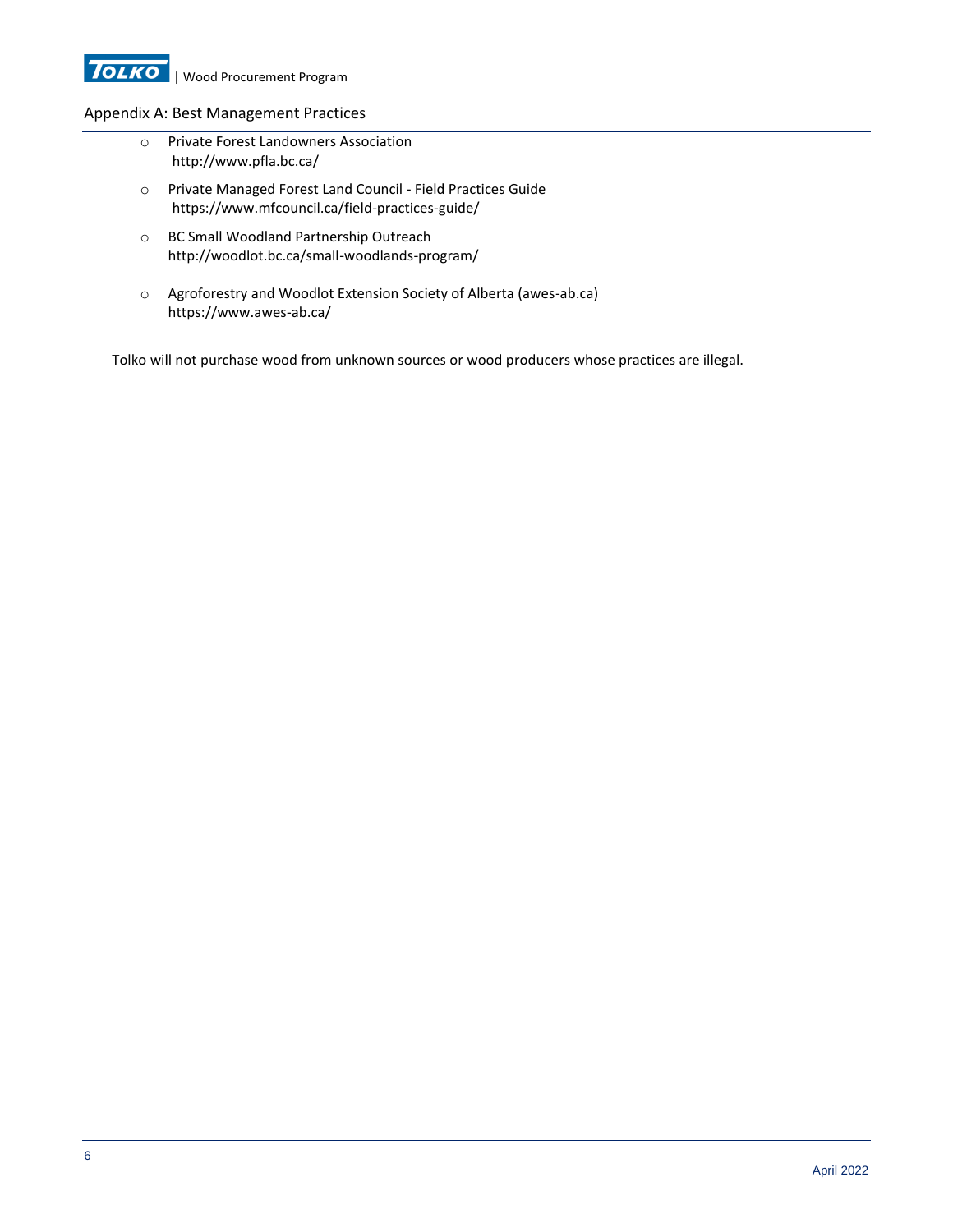

## Appendix B: Other Considerations

#### **Emergency Response**

a) **Spill Response Plan**: Fuel and other material spills have the potential to cause environmental damage. Wood producers are encouraged to become familiar with spill reporting requirements and to have an action plan and a supply of spill containment and mop up equipment available on site. Reportable spills must be communicated to the relevant provincial authority.

Report a spill British Columbia- Emergency Management BC at 1-800-663-3456 Alberta - Alberta Environmental Protection at 1-800-222-6514 Saskatchewan - Spill Report Centre at 1-800-667-7525

b) **Fire Preparedness Plan:** Wood producers are encouraged to become familiar with applicable wildfire legislation in their province. Provincial legislation will dictate what type of preparedness plan and firefighting equipment must be on hand when harvesting wood.

Report a wildfire BC – BC Wildfire Service 1-800-663-5555 (\*5555) Alberta - Report-A-Fire at 310-FIRE (310-3473) Saskatchewan - Forest Fire Control Centre at 1-800-667-9660

Wood producers also should be aware of requirement of post-harvest wildfire hazard abatement requirements. Guidance on wildfire hazard abatement is available at the following sources:

- BC Wildfire Management Branch[: http://bcwildfire.ca/](http://bcwildfire.ca/)
- BC Wildfire Management Branch[: A Guide to Fuel Hazard Assessment and Abatement in British Columbia](https://www2.gov.bc.ca/assets/gov/public-safety-and-emergency-services/wildfire-status/prevention/fire-fuel-management/hazard-assessment-abatement/bcws_hazard_assessment_abatement_guide.pdf) https://www2.gov.bc.ca/gov/content/safety/wildfire-status/prevention/for-industry-commercial-operators/hazardassessment-abatement
- Alberta, Forestry and Rural Economic Development: Wildfire Prevention & Enforcement <https://wildfire.alberta.ca/compliance-and-enforcement/default.aspx>
- Alberta FireSmart Program https://wildfire.alberta.ca/firesmart/default.aspx
- Saskatchewan Public Safety Agency -https://www.saskpublicsafety.ca/communities/firesmart-communities
- c) **Health and Safety:** British Columbia, Alberta and Saskatchewan have acts and regulations for, Worker Compensation and Employment Standards. The regulations set minimum standards regarding occupational health, safety and employment. These agencies offer direction on the implementation and interpretation of the regulations through periodic training sessions, self-education guides and site visits. Information and training opportunities can be found at the following websites:
	- Work Safe BC: https://www.worksafebc.com/en
	- BC Forest Safety Council: https://www.bcforestsafe.org/
	- BC Employment Standards Branch: https://www2.gov.bc.ca/gov/content/employment-business/employmentstandards-advice/employment-standards
	- BC Employers' Advisors Office: https://www2.gov.bc.ca/gov/content/governments/organizationalstructure/ministries-organizations/ministries/labour
	- Work Safe Alberta: https://www.wcb.ab.ca/
	- Alberta Safety Council: https://www.safetycouncil.ab.ca/
	- Alberta Human Services Employment Standards: https://www.alberta.ca/labour-and-immigration.aspx
	- Work Safe Saskatchewan: https://www.worksafesask.ca/
	- Saskatchewan Safety Council: https://www.sasksafety.org/
	- Saskatchewan Labour Relations & Workplace Safety: https://www.saskatchewan.ca/government/governmentstructure/ministries/labour-relations-and-workplace-safety